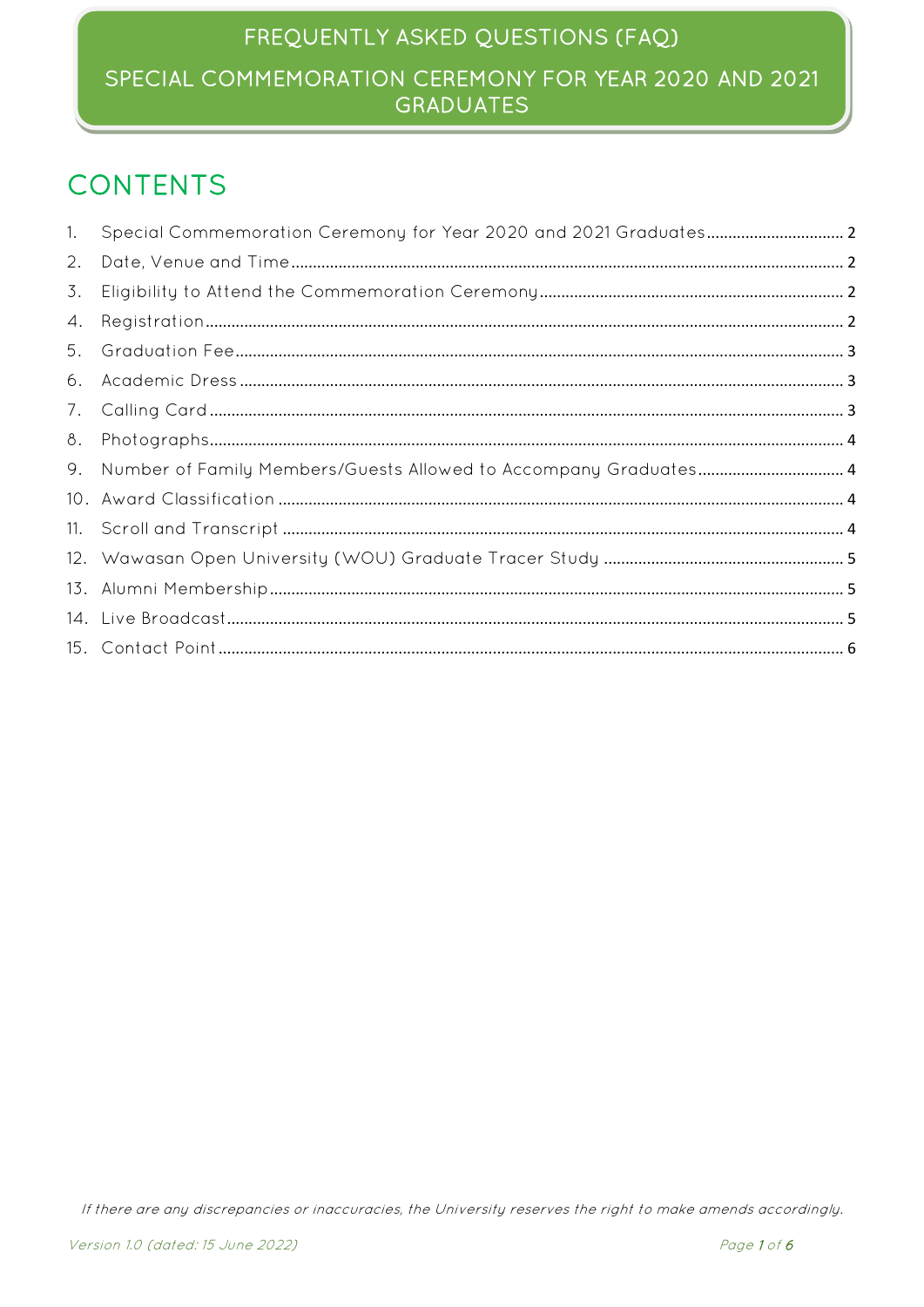# FREQUENTLY ASKED QUESTIONS (FAQ)

### SPECIAL COMMEMORATION CEREMONY FOR YEAR 2020 AND 2021 GRADUATES

### <span id="page-1-0"></span>1. Special Commemoration Ceremony for Year 2020 and 2021 Graduates

As you may know, due to the COVID-19 pandemic and subsequent lockdowns, the University could only host an e-Convocation event in Years 2020 and 2021, without any physical ceremony. Subsequently, in March 2021, we kept our promise to the Graduates of 2020 by organising a photography session to allow them to take photographs in their academic dress at the WOU Main Campus.

We understand that taking part in such a ceremony is momentous for every graduate, but we were unable to organise an on-site convocation in the last two years because of the pandemic. However, since our country has entered an endemic phase on 1 April 2022, the University would like to provide the opportunity to Graduates of 2020 and 2021 to participate in a simple but memorable commemoration ceremony.

During this ceremony, you will wear your academic dress and walk across the stage. This is an occasion for you to be congratulated by the University leadership, and celebrate your achievement with family, friends and the University community.

### <span id="page-1-1"></span>2. Date, Venue and Time

a) What is the date of the commemoration ceremony? The ceremony is scheduled for 27 (Saturday) and 28 (Sunday) August 2022.

#### b)What is the venue for the ceremony?

The ceremony will be held at Wawasan Open University's Main Campus in Penang.

#### c) When will my session take place?

The exact date and time of your session will be announced on 15 July 2022 (Friday). Therefore, you are advised to make your transportation and accommodation arrangements only after we have officially announced the details of your respective sessions.

#### <span id="page-1-2"></span>3. Eligibility to Attend the Commemoration Ceremony

You must have graduated in Year 2020 or 2021 in order to attend the commemoration ceremony in August 2022. You can check your eligibility to attend the ceremony via the following link:

[http://myservice.wou.edu.my/StudentGraduationStatus.aspx.](http://myservice.wou.edu.my/StudentGraduationStatus.aspx)

#### <span id="page-1-3"></span>4. Registration

a) When will the registration open? The registration will be opened from 15 – 30 June 2022.

### b) How do I register?

You can register at<http://myservice.wou.edu.my/StudentGraduationStatus.aspx>

#### c) Can I defer my attendance at the commemoration ceremony?

Deferment of attendance is not allowed because we have specially organised this oneoff ceremony for graduates of 2020 and 2021.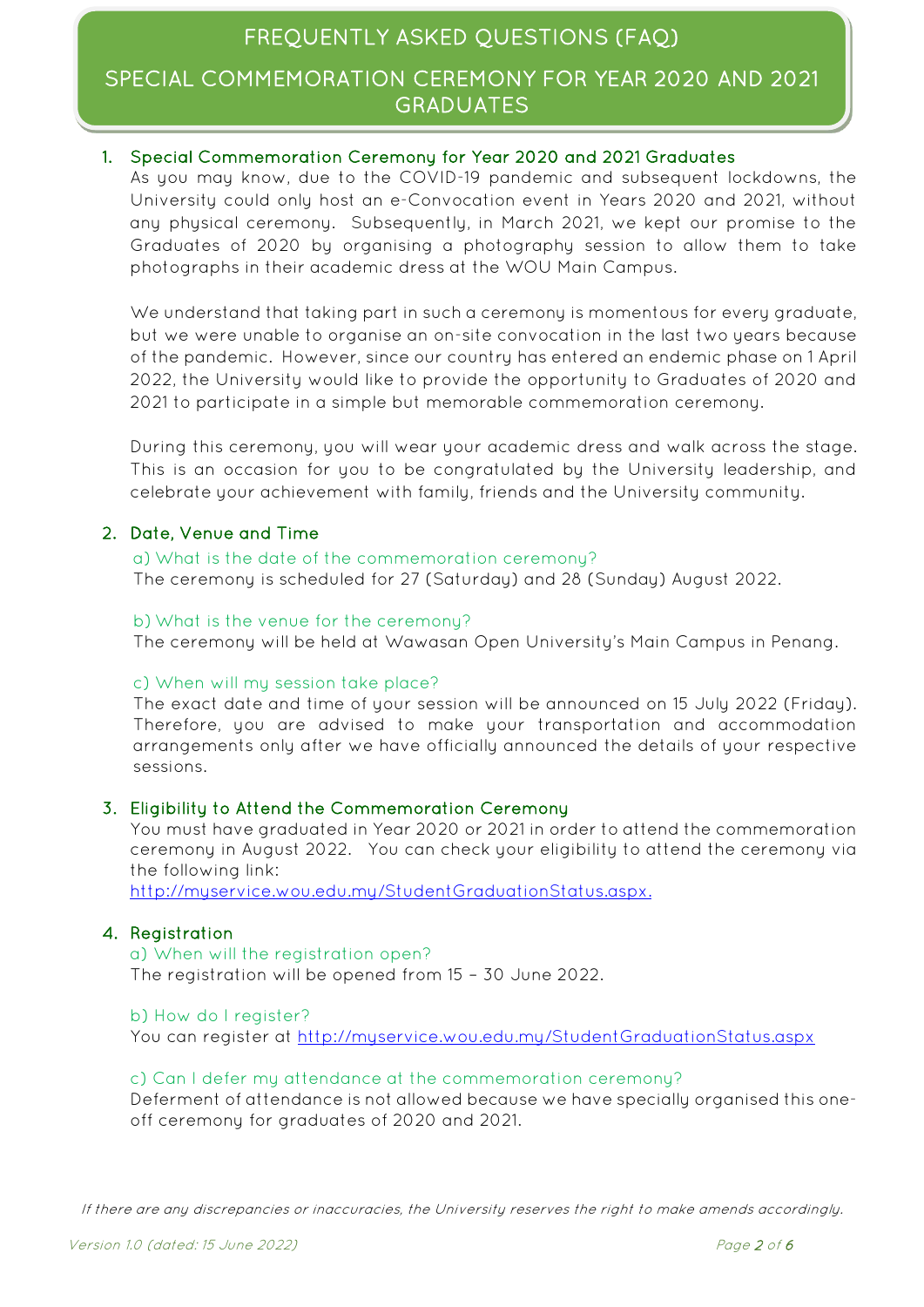## SPECIAL COMMEMORATION CEREMONY FOR YEAR 2020 AND 2021 GRADUATES

### <span id="page-2-0"></span>5. Graduation Fee

The non-refundable Graduation Fee for the August 2022 ceremony is RM350. This fee covers payment to the vendor, Ede and Ravenscroft, for services rendered.

### <span id="page-2-1"></span>6. Academic Dress

### a) What is academic dress?

All graduates who participate in this special ceremony are required to wear their academic dress which consists of:

- i) academic gown
- ii) hood
- iii) mortar board with tassel (not applicable to Graduate Certificate and Graduate Diploma graduates)

The academic tradition practised by many tertiary institutions is that only graduates from the Bachelor's Degree and higher-level programmes are to wear the academic gown together with the mortar board and hood.

### b) Where, when and how can I collect the academic dress?

You can collect your academic dress at the WOU Main Campus, Penang. The collection date and time will be announced on 15 July 2022.

You are required to show your Student ID Card or IC/Passport for verification purpose to the staff on duty at the academic dress collection counter.

We do not allow collection of academic dress by proxy.

Graduates who are not dressed in the complete academic dress shall not be allowed to attend the commemoration ceremony.

Please ensure that the academic gown, hood and mortar board are in good condition before taking them out from the academic dress collection room. Any complaint about the academic dress after that point will not be entertained.

### c) Where, when and how can I return the academic dress?

You must return the academic dress on the same day of your session.

Any request to extend the rental of the academic dress beyond the date of your session must be arranged with the supplier, i.e. Ede and Ravenscroft. Fines will be imposed for late returns, damage or loss of academic dress, as determined by Ede and Ravenscroft.

### <span id="page-2-2"></span>7. Calling Card

The Calling Card contains your Name and Sequence Number in the commemoration ceremony. The name stated in the Calling Card will be used to announce your name when you receive your scroll on stage. Please ensure the name is accurate and keep the card with you at all times. You must collect the Calling Card during registration at WOU Main Campus.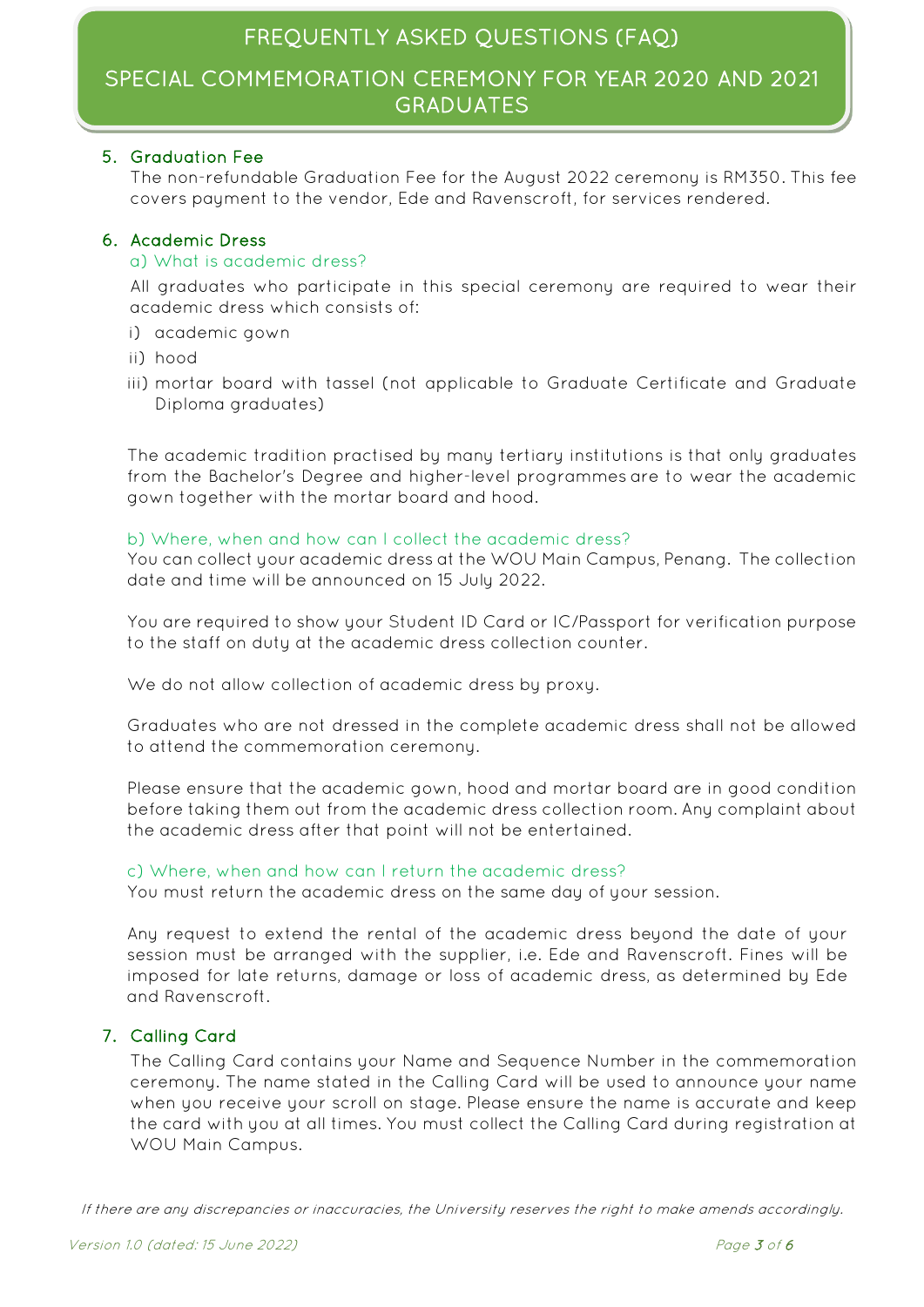# SPECIAL COMMEMORATION CEREMONY FOR YEAR 2020 AND 2021 GRADUATES

### <span id="page-3-0"></span>8. Photographs

The official photographer of the University is Ede and Ravenscroft.

The photographs included in the Graduation Fee are:

- i) Stage photograph 1 copy of 8R
- ii) Individual portrait photograph (with soft copy) -1 copy of 10R, 1 copy of 8R and 2 copies of 4R

Graduates can also pay the official photographer an additional fee to take family photos at the studios set up at the WOU Main Campus during the commemoration ceremony. However, this is a private arrangement between the graduate and the official photographer (not part of the Graduation Fee).

### <span id="page-3-1"></span>9. Number of Family Members/Guests Allowed to Accompany Graduates

The arrangement for family members/guests to witness the commemoration ceremony will be announced on 15 July 2022.

### <span id="page-3-2"></span>10. Award Classification

The classification of awards for Bachelor's Degree are as follows: CGPA 3.67 to 4.00: Honours with Distinction CGPA 2.00 to 3.66: Honours

There are no award classifications for Graduate Certificate, Graduate Diploma, Postgraduate Diploma, Master's and Doctoral Degrees.

### <span id="page-3-3"></span>11. Scroll and Transcript

(This only applies to graduates of Years 2020 and 2021 who have not collected their scroll and transcript)

### a) What are the criteria to release scroll and transcript?

The criteria to release scroll and transcript are:

- No outstanding fines/fees;
- Return of all library materials; and
- Completion of Ministry of Higher Education's (MOHE) and Wawasan Open University's (WOU) Graduate Tracer Study.

#### b) When can I collect my scroll and transcript?

The scroll and transcript collection date will be announced on 15 July 2022.

### c) Accuracy of graduate's name

As per the University's regulations, your name and IC/Passport number must be the same as your identity card (for citizens and Permanent Residents of Malaysia) or passport (for foreign nationals).

Therefore, ensure that the spelling of your name and IC/Passport number are accurate and similar to that in the University database, before the University processes your scroll and academic transcript. Please refer to any recent document issued by the University or your personal data recorded in the WOU Student Portal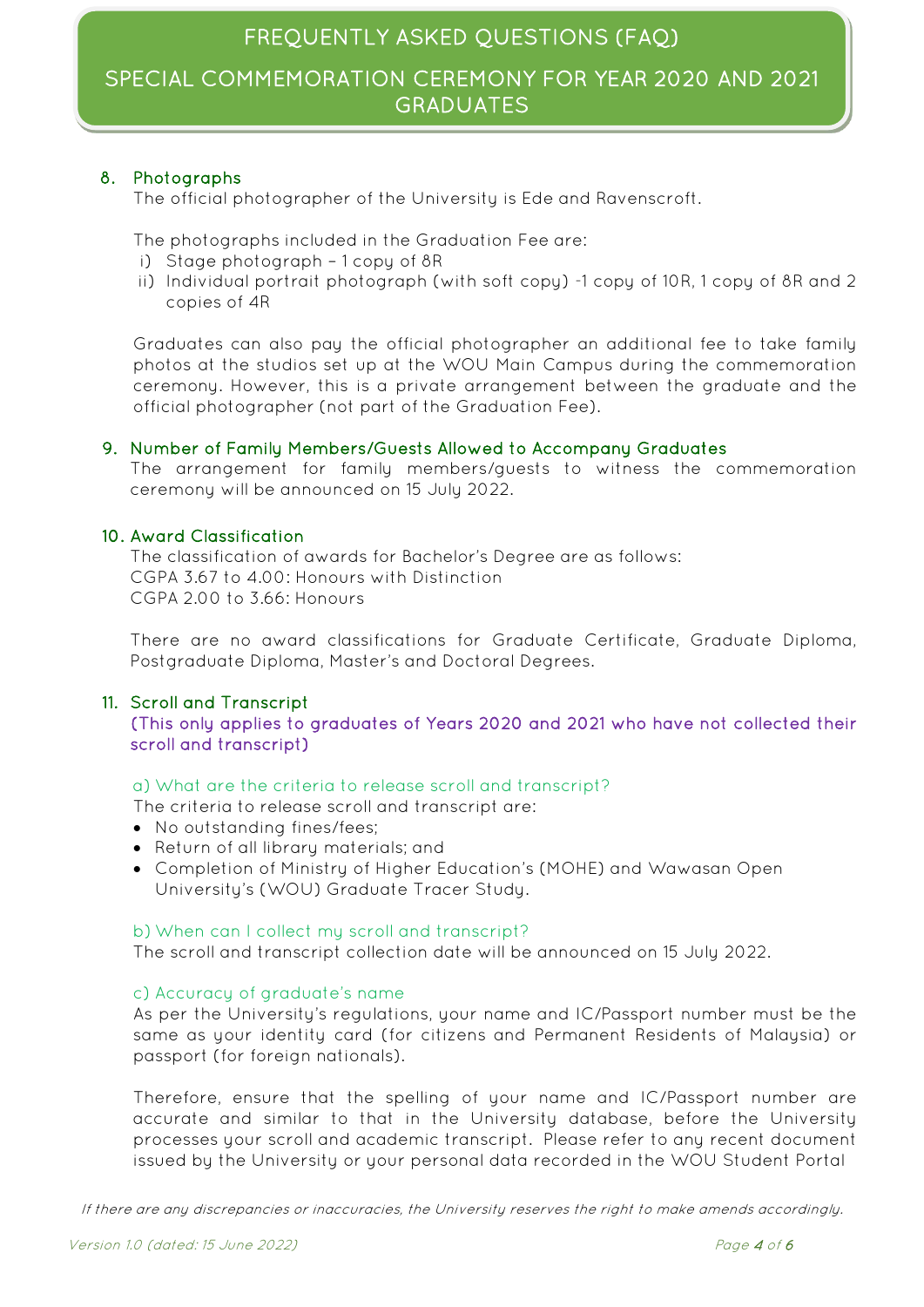## SPECIAL COMMEMORATION CEREMONY FOR YEAR 2020 AND 2021 GRADUATES

to verify the spelling of your name and IC/Passport number. Do notify any discrepancy immediately to the Registry Department, Wawasan Open University, 54 Jalan Sultan Ahmad Shah, 10050 Penang.

### Important Note:

We will print the original scroll and transcript only once for each graduate. There will be no replacement in the event of future changes in your identity card/passport number, or mistake in the spelling of your name, or loss/damage/theft after the issuance of the documents to the graduates.

### <span id="page-4-0"></span>12. Wawasan Open University (WOU) Graduate Tracer Study

(This only applies to graduates of Years 2020 and 2021 who have not collected their scroll and transcript)

As part of the University's efforts to improve the quality of education provided to students, the University is conducting its own graduate tracer study. The objectives of the WOU Graduate Tracer Study are to: -

- Gauge the extent to which the WOU qualification has contributed to the career development of its graduates; and
- Assess students' experiences with the academic programmes at WOU.

The WOU Graduate Tracer Study form will be provided at the Scroll and Transcript Collection counter.

You must complete this compulsory survey before you can collect your scroll and academic transcript.

### <span id="page-4-1"></span>13. Alumni Membership

Graduates of Wawasan Open University can join the University Alumni. It allows you to maintain contacts, network and have intellectual discourses and other activities.

The objectives of the University Alumni are as follows: -

- Promote, foster and maintain links between the Association and Wawasan Open University;
- Provide a channel of communication between the University and its graduates;
- Promote academic, social and cultural communication and interactions among members;
- Encourage members to take an active interest in the activities of the University;
- Promote the interests of the University and support its development;
- Facilitate and organise meetings between members of the Association;
- Participate actively in the physical and intellectual development of Malaysia.

#### <span id="page-4-2"></span>14. Live Broadcast

There will be a live broadcast of the commemoration ceremony via YouTube Live. The link to the live broadcast will be sent to graduates closer to the event date.